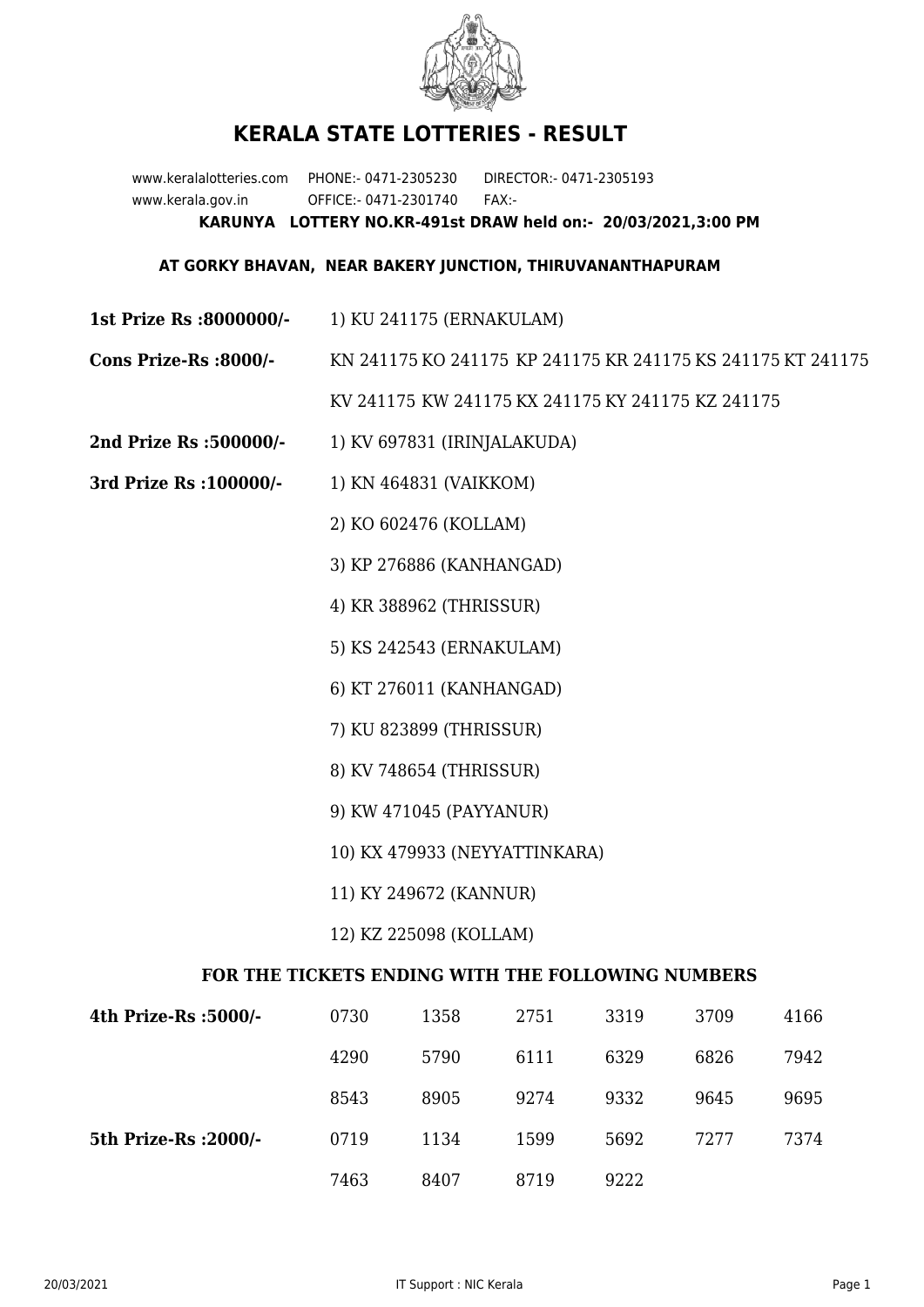| 6th Prize-Rs : 1000/- | 0770 | 1819 | 2364 | 2908 | 4793 | 5509 |
|-----------------------|------|------|------|------|------|------|
|                       | 5550 | 5903 | 6239 | 7385 | 8426 | 9031 |
|                       | 9094 | 9343 |      |      |      |      |
| 7th Prize-Rs :500/-   | 0014 | 0020 | 0132 | 0204 | 0353 | 0392 |
|                       | 0485 | 0522 | 0621 | 0774 | 0835 | 1030 |
|                       | 1036 | 1040 | 1336 | 1374 | 1506 | 1847 |
|                       | 2112 | 2314 | 2341 | 2413 | 2447 | 2524 |
|                       | 2695 | 2742 | 2799 | 2840 | 2865 | 2887 |
|                       | 2982 | 3024 | 3152 | 3169 | 3273 | 3315 |
|                       | 3547 | 3594 | 3896 | 4034 | 4052 | 4098 |
|                       | 4104 | 4153 | 4254 | 4381 | 4499 | 5028 |
|                       | 5244 | 5335 | 5413 | 5424 | 5847 | 6007 |
|                       | 6202 | 6358 | 6367 | 6661 | 6984 | 7001 |
|                       | 7163 | 7350 | 7586 | 7640 | 7684 | 7685 |
|                       | 7818 | 7845 | 7953 | 8115 | 8178 | 8217 |
|                       | 8247 | 8522 | 8708 | 9046 | 9234 | 9586 |
|                       | 9840 | 9929 |      |      |      |      |
| 8th Prize-Rs : 100/-  | 0339 | 0521 | 0646 | 0657 | 0676 | 0775 |
|                       | 0818 | 0838 | 1049 | 1090 | 1106 | 1139 |
|                       | 1265 | 1402 | 1573 | 1844 | 1924 | 1947 |
|                       | 2056 | 2315 | 2398 | 2406 | 2420 | 2674 |
|                       | 2851 | 2976 | 3004 | 3023 | 3192 | 3216 |
|                       | 3346 | 3363 | 3394 | 3398 | 3432 | 3518 |
|                       | 3537 | 3546 | 3610 | 3735 | 3943 | 3952 |
|                       | 4092 | 4152 | 4215 | 4445 | 4488 | 4596 |
|                       | 4610 | 4630 | 4634 | 4690 | 4716 | 4764 |
|                       | 4836 | 4993 | 5006 | 5139 | 5435 | 5436 |
|                       | 5619 | 5639 | 5670 | 5719 | 5801 | 5818 |
|                       | 5923 | 6014 | 6021 | 6059 | 6148 | 6217 |